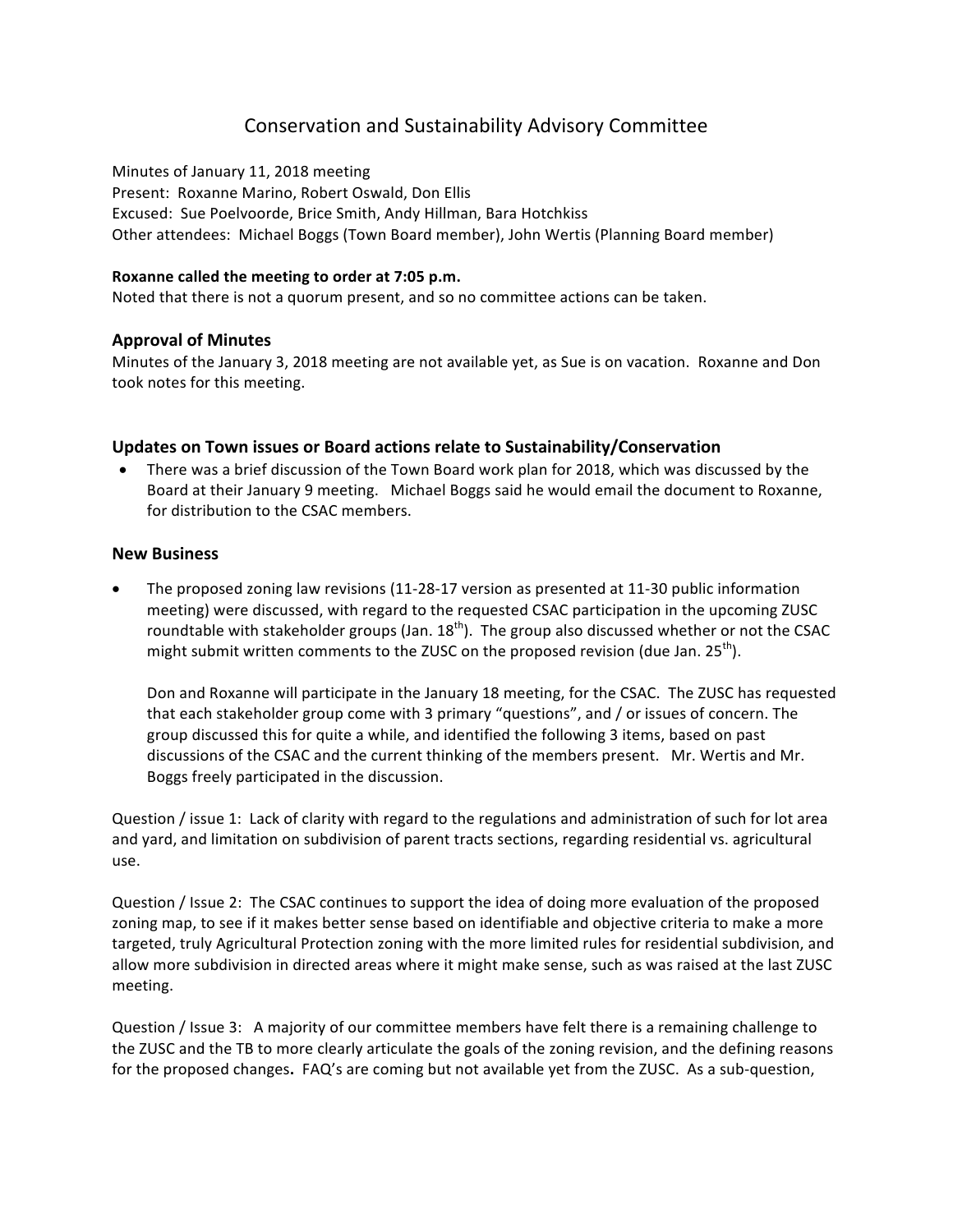why is there so much opposition? Is it due to misunderstanding, miscommunication, and lack of clarity on some key points? What are the true points of concern over how things will change from the current zoning, and can they be addressed with information-based rationale?

It was decided that Roxanne would work from her notes and Don's on this discussion, and draft a document to use as an outline for the ZUSC roundtable discussion on 1-18, and to circulate by email to the committee, for input and then for consideration of submission to the ZUSC as comments on the 11-28-17 proposed draft zoning law. This would be done by email vote, as we don't have the possibility of another meeting before the  $25<sup>th</sup>$ .

# **Next meeting and agenda items**

• third Thursday in February,  $15<sup>th</sup>$  at 7 pm, Town Hall); discussion of Town Board 2018 workplan

# **Meeting adjourned at 8:45 p.m.**

# *Follow on notes (1/29/2018):*

Roxanne prepared and submitted a draft of the above referenced set of comments, based on this meeting and several earlier discussions of, and submissions by the CSAC on this topic. Due to busy travel and professional schedules, the CSAC was not able to achieve a quorum by email responses between the Jan 18 ZUSC meeting and the due date for these comments. There were 3 votes in support of the circulated document formally representing the CSAC (Marino, Oswald, Poelvoorde), with the rest of the committee not available to respond in the necessary time window.

As such, the comment document (inserted below) was submitted by chairperson Marino, with the clear acknowledgement that it was not an official submission from the CSAC.

# Comments to the ZUSC on the 11-28-2017 draft Zoning revision

Submitted by R. Marino, chair of the Conservation and Sustainability Advisory Committee 1-29-2018

These comments and questions are drawn from, and well reflect discussions at the Jan 11, 2018 CSAC meeting in preparation for the Jan 18, 2018 ZUSC roundtable, and email follow up to that meeting by RM, with the committee. These comments also raise other points consistently discussed by the CSAC during the course of the ZUSC zoning revisions project, and in preparing statements from the CSAC to the ZUSC both orally or submitted as previous written comments (May 2017; Sept 2017).

# *However, this document does not represent an official submission from the CSAC.*

Due to busy travel and professional schedules, we have not been able to achieve a quorum at the most recent meeting (Jan 11) or by email response between the Jan 18 ZUSC meeting and the due date for these comments (Jan 25). As such, this submission is made with 3 votes in support of the document formally representing the CSAC (Marino, Oswald, Poelvoorde) and the rest of the committee not available to respond. We appreciate the brief extension to the comments deadline that we were given by the Zoning Officer.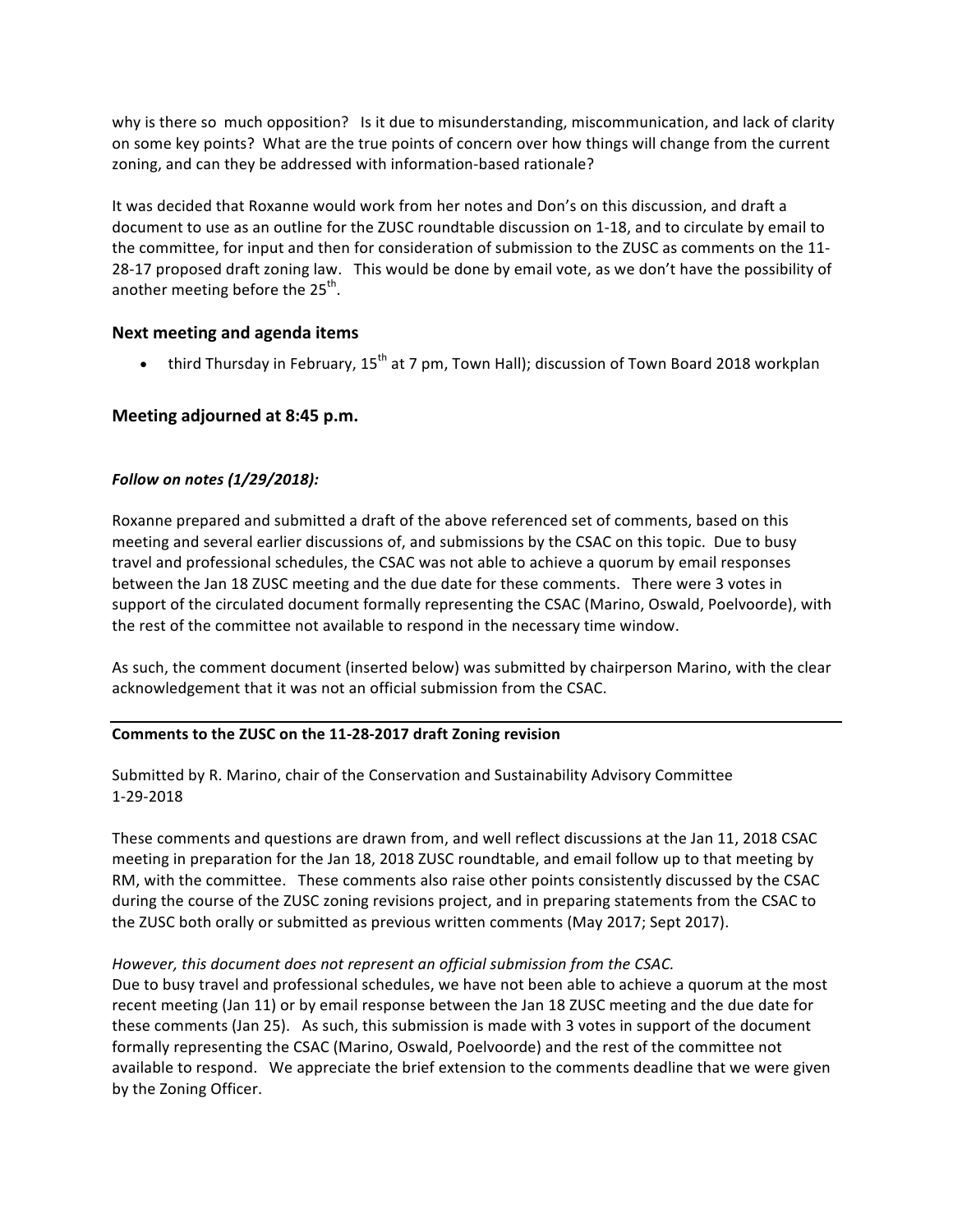For the Jan 18, 2018 roundtable, the ZUSC requested that each stakeholder group come up with 3 primary questions / issues of concern; those are detailed below. Additionally, we have included other comments and questions that have arisen during the course of our committee discussions on the most recent draft revision documents.

**Q** / Issue 1: Lack of clarity with regard to the regulations and administration of such for lot area and **yard (Section 212-29), and limitation on subdivision of parent tracts sections (212-29.1), regarding** residential vs. agricultural use. Regulations as written don't seem to agree with oral comments and answers to questions from the public, given at recent ZUSC and related public meetings.

# Examples:

For the Lot area and vard requirements,  $C -$  "maximum lot size shall be 4 acres."

**Should this say "residential lot size" to be most clear?** or better "maximum lot size for a new dwelling"? The latter gets away from whether the parcel is residential or agricultural?

Our committee asks how this will work in practice, with regard to enforcement, if there is a different standard (i.e. allowed lot size) for a purely residential vs. farmland parcel? How do you avoid "gaming the system" if there is a different standard for residential vs farmland parcels, with regard to allowing residences? See following, related comments.

- Does the current zoning draft intend to permit a residence to be built on any size new lot, if **the lot is used for agriculture / farming?** There is confusion. It seems that we have heard this said in answer to questions on the proposed zoning during recent ZUSC and other public meetings. If true, this seems in contradiction to what is currently written in Section 212-29 and 212-29.1. Those sections never address residences on farms / actively farmed land as a separate consideration, and do not have language that seems to allow for dwellings on parcels larger than 4 acres.
- Does the ZUSC have examples of how this sort of requirement is enforced in other **municipalities that have such a provision in their ordinance?** Or examples of other Agricultural Protection Zoning ordinances, as a maximum lot size is non-farm lots is often recommended as an important provision to help ensure that farmland is protected. It would be helpful to have examples / an explanation in the Q&A the ZUSC is preparing, for demonstrating to the public how this approach works in practice.
- Clarification is needed on the total number of subdivided lots allowed from a parent parcel, **and the relationship to use**. Section 212-29.1 clearly says "A parent parcel may only be subdivided to create no more lots than equals the total number of acres of the tract divided by 15 and rounded using normal rules." This would seem to define the total number for all lots, agricultural or residential (with or without a dwelling)?

Then 212-29.1 C says: if a parcel resulting from subdivision consists of 20 acres or more with the intent to remain in agriculture (not eligible for a building permit for 25 years), ... this subdivision does not count toward the total number of allowed subdivisions of the parent parcel.

So, is it the case that Ag parcels (certified somehow by the owner) 20 acres or more don't count **towards the "divide by 15" total, but smaller parcels kept in agriculture (i.e. parcels larger than 4 acres,** but less than 20 acres) **DO count** in the total subdivisons allowed?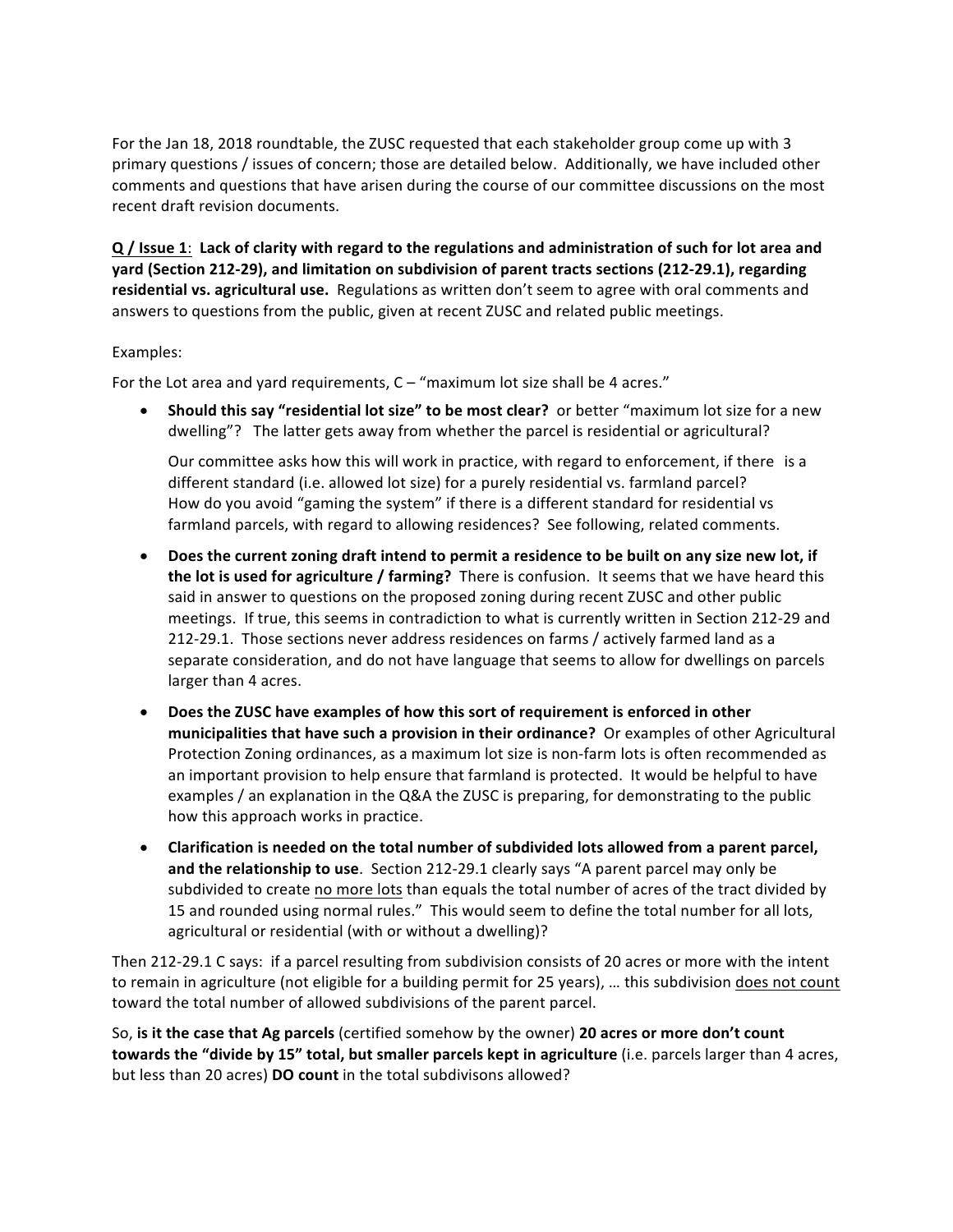If yes, then might small farms  $(> 4$  but  $< 20$  acres) be viewed as being discouraged vs. farms larger than 20 acres by the parent parcel owner, due to reduced ability to maximize subdivision of the land, with regard to provision (C) above? We are just pointing out that a clearer understanding of the rules and options is needed by all.

And if the above understanding is correct, this seems to be at odds with oral explanations given at ZUSC and other public meetings in response to questions regarding when a farmer can build a house and live on their farmland. Perhaps we have misunderstood those answers by the consultants, but we feel this issue needs clarification in the proposed written regulations, and in the FAQ's being developed.

 $\circ$  **A** related, and important clarification needed: If someone wanted to purchase land subdivided from a parent lot to farm, and live on the farm, do they need to purchase 2 lots, one for the farmed lot (larger than 4 acres, no residential building allowed on it), and one for the farmer's residence? 

**Q** / Issue 2: The CSAC continues to support the idea of doing more evaluation of the proposed zoning **map**, to see if it makes better sense to have a more targeted, truly Agricultural Protection Zoning area with the more limited rules for residential subdivision, and another zone (Ag/Rural?) that allows more subdivision in directed areas where it might make sense (availability of municipal water, etc), based on objective criteria. This idea of relooking at the map was raised at the Jan 8th ZUSC meeting (extending the Conservation zoning type min lot size of 5 acres in the SE portion on the town contiguous to the CZ, increasing / keeping R1 or R2 near Trumansburg Village in NW portion of town, etc.). We support all of these considerations and further analysis and possible revision of the proposed zoning map.

 $\circ$  There might be a smaller, but more truly protected area of the town for agriculture and very limited residential development into the future, using for example Agricultural Protection Zoning principles. The area designated should be based on a set of justifiable criteria (for example, soil type, a concentration of larger / viable farming tracts, etc).

The CSAC remains concerned over issues with the current proposal (and described in our May 4, 2017 submission to the ZUSC) such as fragmentation of the road frontage with residential lots and associated issues of water quantity and quality problems, and eventual demand for water districts, and increased conflict between residential and farming uses (health, noise, odor, farm vehicle traffic, etc). A smaller, more focused APZ could allow for more stringent constraints on the amount of allowable residential development, and reduce the potential health and environmental concerns and neighbor conflicts that Ag and Markets law AA-25 (section 305-a) also seeks to minimize.

**Q** / Issue 3: We feel there remains a challenge to the ZUSC and the TB to more clearly articulate the goals of the zoning revision, and the defining reasons for the proposed changes. We support generation of a FAQ's document, and are interested in it and willing to review drafts.

 $\circ$  Related question that came up in discussion: if this zoning revision makes sense for the Town, why is there so much opposition? Is it due to misunderstandings coming out of miscommunication and lack of clarity on some key points? What are the true points of concern over how things will change from the current zoning, and can they be addressed with clearer explanation supported by rationale?

Comment: The CSAC agrees with NYS Ag and Markets (AA25) declared policy on the value of agricultural lands and the importance to protect them, and supports zoning that will help achieve this.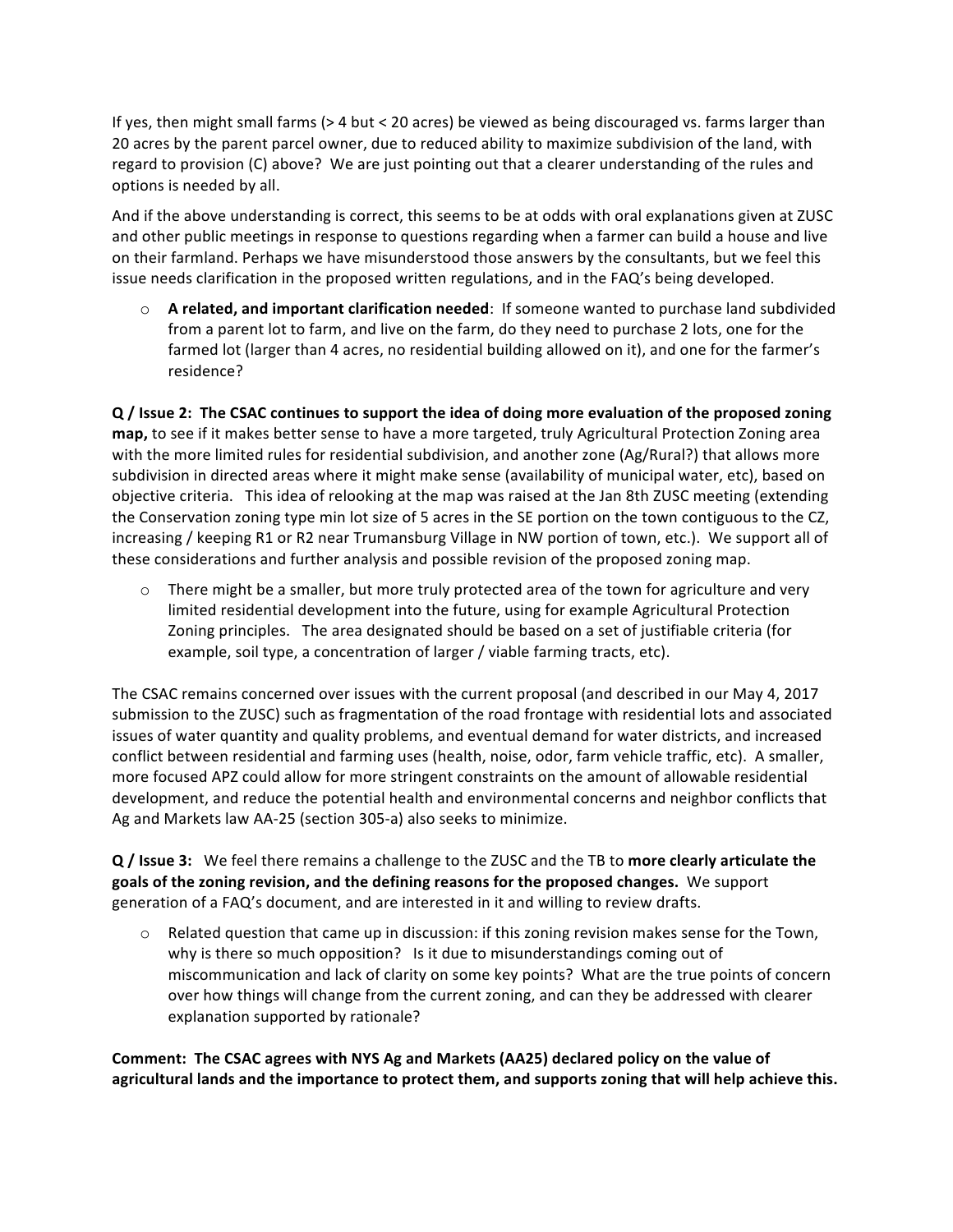Excerpted from section 300, Article 25-AA, Declaration of legislative findings and intent:

"It is therefore the declared policy of the state to conserve and protect agricultural lands as valued natural and ecological resources which provide needed open spaces for clean air sheds, as well as for aesthetic purposes. ...It is the purpose of this article to provide a locally-initiated mechanism for the protection and enhancement of New York State's agricultural land as a viable segment of the local and state economies and as an economic an environmental resource of major importance."

# **Comment: Section 212-27, -28 Uses allowed by site plan approval, special permit**

• 212-27 E. Animal Processing structures. The CSAC strongly opposes this use being moved to **an allowed use by Site Plan Review** (212-27), and would like it moved to back to the use allowed in the current zoning, by Special Permit (Section 212-28).

As expressed in the document CSAC Recommendations to the ZUSC (submitted May 4, 2017), we feel that these type of facilities (along with CAFOs and animal-waste storage facilities, which in the current draft have been returned to section 212-28, Special Permit) must be sited and constructed to minimize any and all threats to public and environmental health. The specific topography of our town, with its many streams and roadside ditches feeding into major creeks that flow directly downhill into Cayuga Lake, makes this a particular challenge requiring extra oversight. Cayuga lake is an important resource for drinking water, recreation, and tourism, and pollutants associated with poorly sited or run animal confinement, waste, and processing facilities (such as harmful bacteria, excessive nutrients, and volatile toxins) can have serious negative impacts on health and environmental quality. It is the responsibility of the Town government to have regulations in place to best protect all our residents, and to be good stewards of the environment.

- $\circ$  212-28 B, C The CSAC strongly supports keeping Animal Waste Storage Facilities (B) and CAFO's (C) in Section 212-28, uses allowed by Special Permit.
- $\circ$  Further, we maintain that **stronger specific standards for all three of these uses need to be developed and included in the revised zoning.** The CSAC members are happy to assist with engaging local experts and drafting or reviewing such standards.
- $\circ$  We believe that **the Town Board, not the Planning Board, should make the final decision on Special Permits for the above-discussed uses**, given the level of potential impact on surrounding residents and environmental quality. As such, we request the change in the draft zoning revision to Planning Board approval of Special Permit be returned to Town Board approval.

# **Question / Comment: Sections 212-141, -142 Land Subdivision Regulations**

• 212-142 C. Simple subdivisions are required to be reviewed by the Zoning Officer for "conditional approval, approval, or disapproval" (p.8 of Nov 22, 2017 Draft Land Subdivision Regulations), as in existing code. The proposed addition to this section lists 5 numbered criteria that "should be applied.

What does this mean, should be applied? Is this a squishy site plan review? Are the criteria merely suggestions, or requirements? As such, what if the applicant does not choose to follow the criteria, can the Zoning officer disapprove the subdivision? Is this akin to what the Ag committee has been advocating (a simple SPR procedure for each subdivision of parent parcel land?).